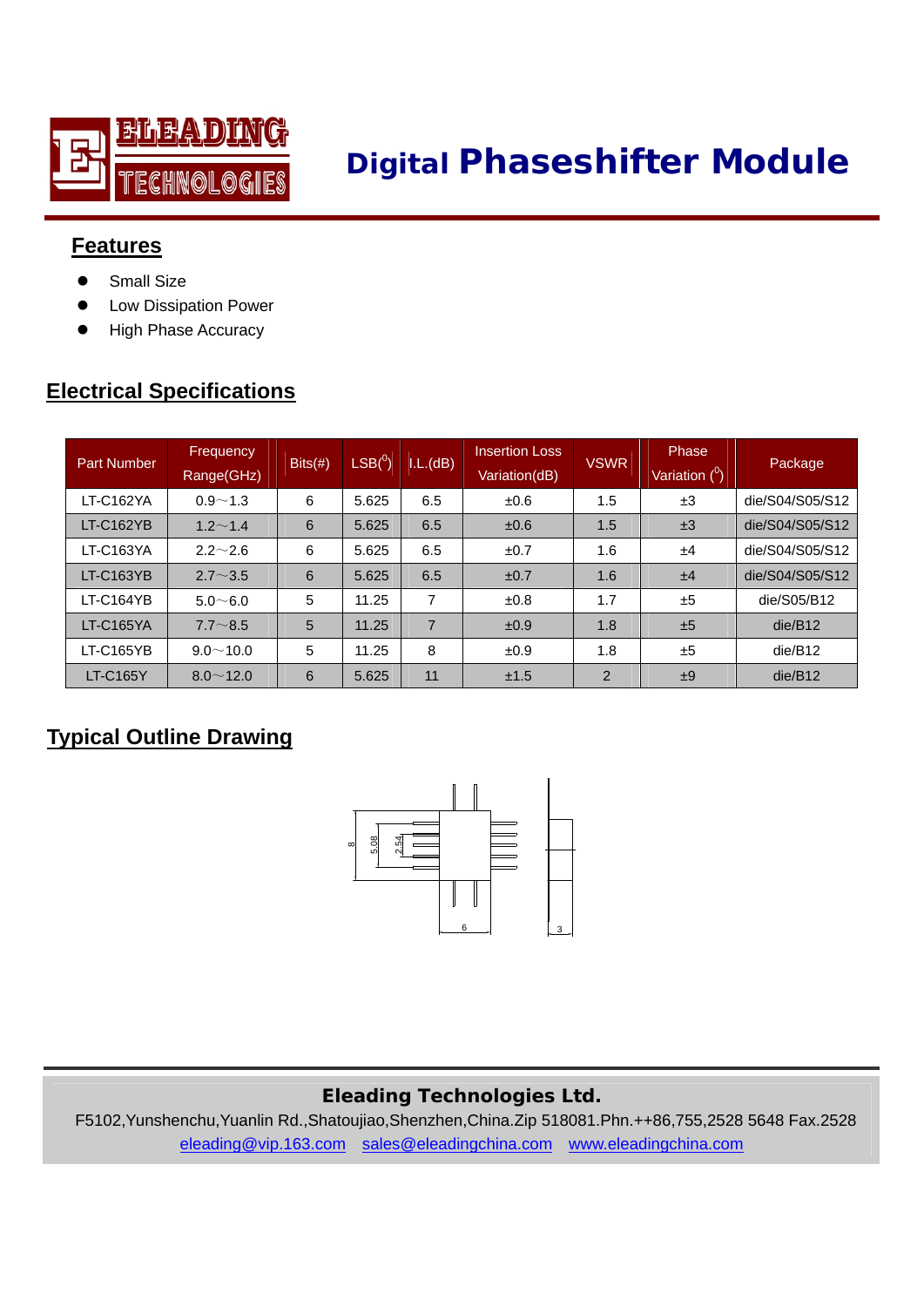

# **Voltage Control Phaseshifter**

## **Features**

- Low Insertion Loss
- Continuous Variable Phase
- **Guaranteed Monotonicity**

## **Electrical Specifications**

| <b>Part Number</b> | IF(MHz) | Bandwidth(MHz) | L(L(dB)) | Phase Range(°) | VSWR | Control Voltage(V) | Package     |
|--------------------|---------|----------------|----------|----------------|------|--------------------|-------------|
| LT-C301LA          | 10.7    |                | 0.6      |                | 1.6  | $0.5 - 12$         | S21/F04/B17 |
| <b>LT-C301LB</b>   | 21.4    | $\mathcal{P}$  | 0.8      |                | 1.6  | $0.5 - 12$         | S21/F04/B17 |
| LT-C301LC          | 30      | 3              |          |                | 1.6  | $0.5 - 12$         | S21/F04/B17 |
| LT-C301LD          | 60      | 6              | 1.1      | $0 - 180$      | 1.6  | $0.5 - 15$         | S21/F04/B17 |
| <b>LT-C301LE</b>   | 70      |                | 1.2      |                | 1.6  | $0.5 - 15$         | S21/F04/B17 |
| LT-C301LF          | 140     | 14             | 1.2      |                | 1.6  | $0.5 - 15$         | S21/F04/B17 |
| LT-C301LG          | 450     | 45             | 1.3      |                | 1.6  | $0.5 - 15$         | S21/F04/B17 |

## **Typical Drawing**



### **Eleading Technologies Ltd.**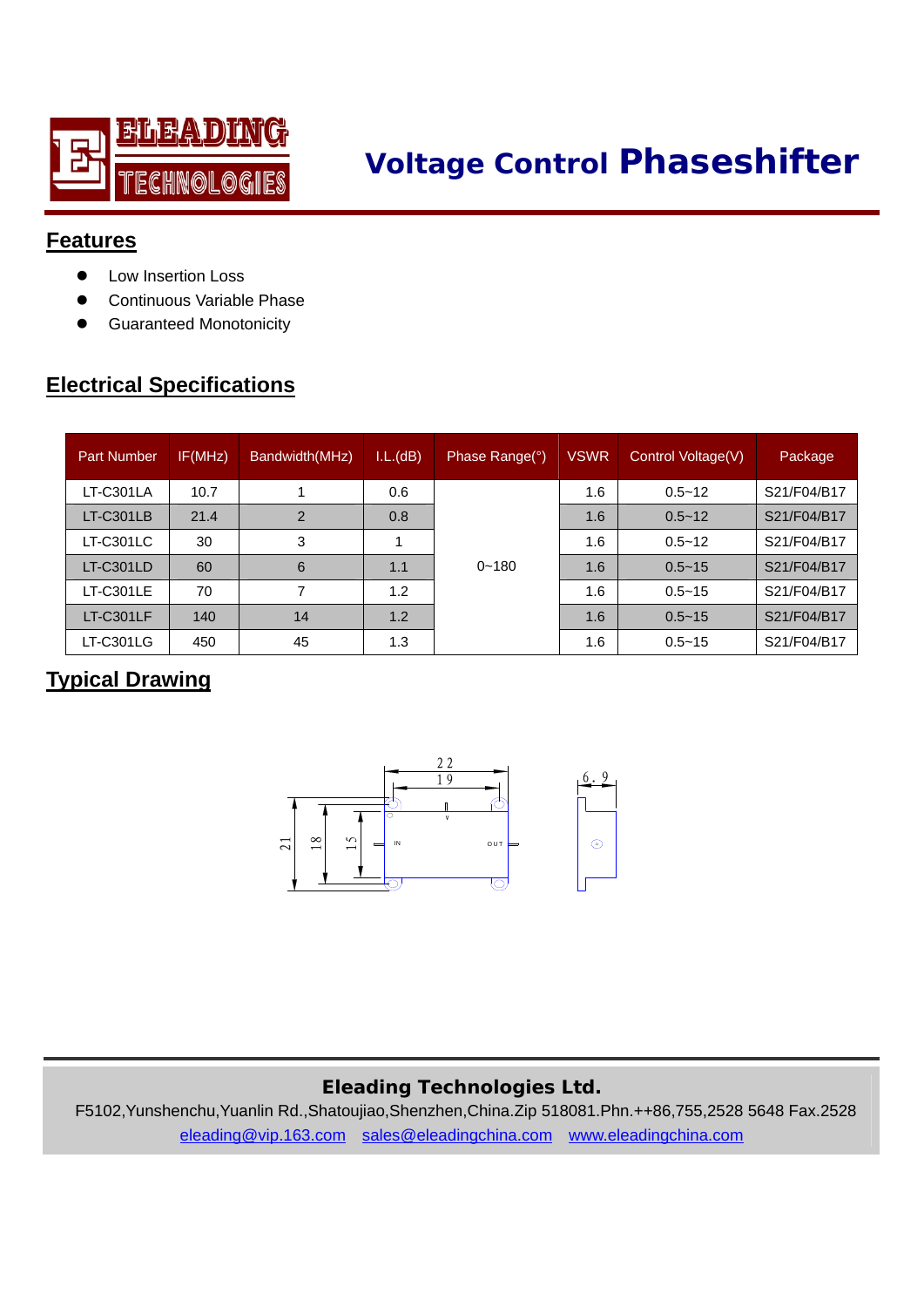

## **Features**

- $\bullet$  Low Insertion Loss
- **Wide Band**
- **High Accuracy**
- z **TTL Control**

## **Electrical Specifications**

| Part umber | Frequency<br>Range(GHz) | Relative<br><b>Bandwidth</b> | <b>Step</b><br>$(\degree)$ | PhaseShift<br>Range (°) | I.L.<br>(dBmax | <b>Phase</b><br><b>Difference</b><br>$\sqrt{2}$ max | $\Delta I.L.$<br>(dBmax | <b>VSWR</b><br>max | <b>Power</b><br><b>Rating</b><br>cw(w) | Package |
|------------|-------------------------|------------------------------|----------------------------|-------------------------|----------------|-----------------------------------------------------|-------------------------|--------------------|----------------------------------------|---------|
| LT-CY52110 | $0.5 - 1$               | 30%                          | 11.25                      | $0 - 348.75$            | 1.6            | ±2                                                  | 0.45                    | 1.30               | 5                                      | M41     |
| LT-CY52120 | $1 - 2$                 | 30%                          | 11.25                      | $0 \sim 348.75$         | 2.0            | ±2                                                  | 0.45                    | 1.30               | 5                                      | M41     |
| LT-CY52130 | $2 - 4$                 | 30%                          | 11.25                      | $0 - 348.75$            | 2.5            | ±3                                                  | 0.55                    | 1.40               | 5                                      | M42     |
| LT-CY52140 | $4 - 8$                 | 30%                          | 11.25                      | $0 \sim 348.75$         | 3.5            | ±4                                                  | 0.65                    | 1.60               | 2                                      | M43     |
| LT-CY52150 | $8 - 12$                | 30%                          | 11.25                      | $0 - 348.75$            | 5.0            | ±5                                                  | 0.85                    | 1.80               | 2                                      | M44     |
| LT-CY52160 | $12 - 18$               | 30%                          | 11.25                      | $0 - 348.75$            | 8.0            | ±6                                                  | 1.10                    | 2.00               |                                        | M45     |

## **Typical Drawing**



#### Notes:

- 1. Power supply: +V= +5V, 150mA max; -V=-50V, 150mA max.
- 2. E1, E2, E4, E5 = TTL control port; E1-22.5°、E2-45°、E3-90°、E4-180°
- 3. The voltage can't exceed 20%.

### **Eleading Technologies Ltd.**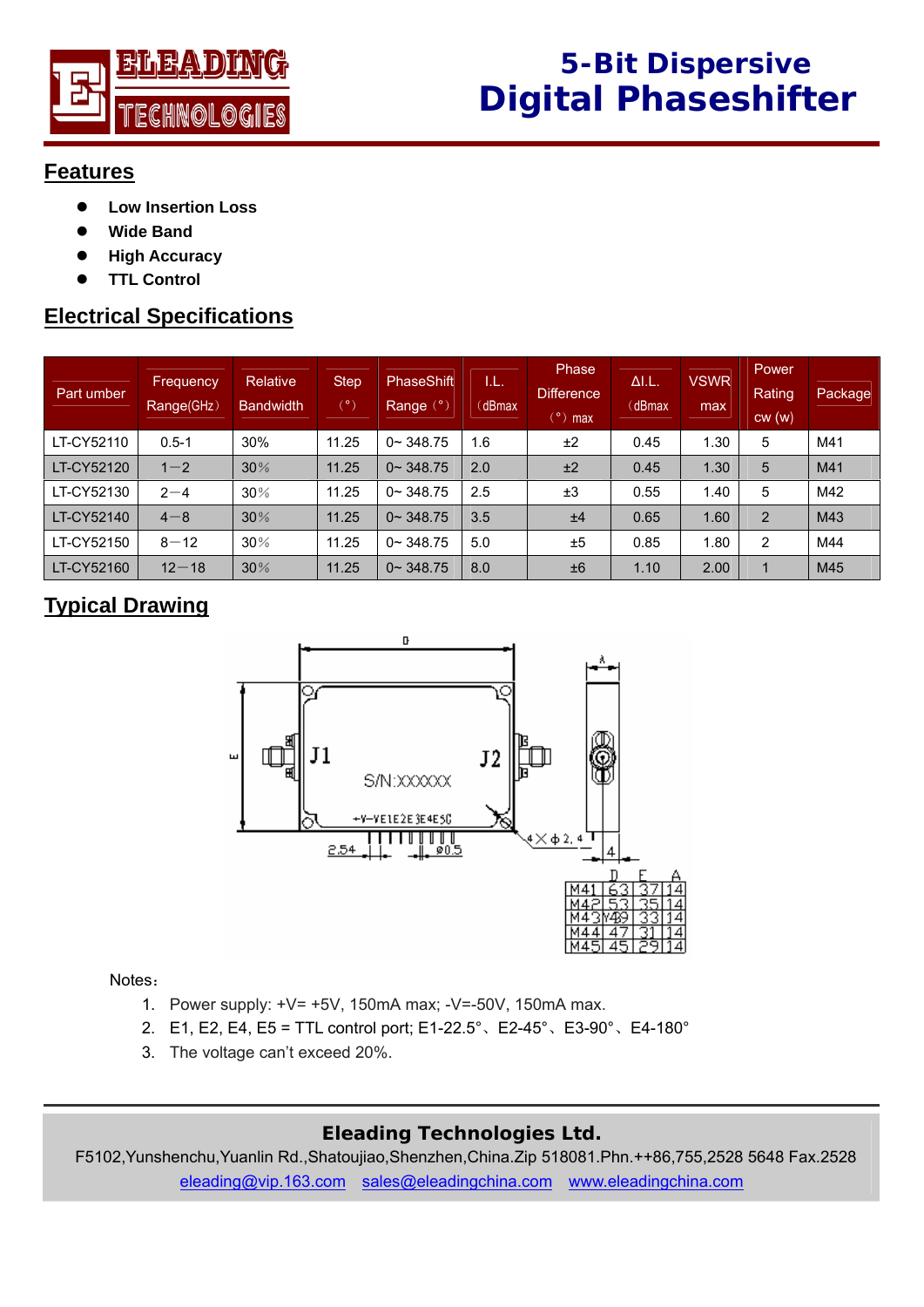

# **5-Bit Non-Dispersive Digital Phaseshifter**

#### **Features**

- $\bullet$  Low Insertion Loss
- **High Accuracy**
- z **Non-dispersive**
- **TTL Control**

## **Electrical Specifications**

| Part<br><b>Number</b> | <b>Frequency</b><br>Range(GHz) | Relative<br><b>Bandwidth</b> | <b>Step</b><br>$(\degree)$ | PhaseShift<br>(°)<br>Range  | T.L.<br>(dB)<br>max | Phase<br><b>Difference</b><br>$(°)$ max | $\Delta I.L.$<br>(dB)<br>max | <b>VSWR</b><br>max | <b>Power</b><br>Rating<br>cw(w) | Package         |
|-----------------------|--------------------------------|------------------------------|----------------------------|-----------------------------|---------------------|-----------------------------------------|------------------------------|--------------------|---------------------------------|-----------------|
| LT-CY52210            | $0.5 - 1$                      | 20%                          | 11.25                      | $0 \sim 337.5$              | 1.8                 | ±3.0                                    | 0.4                          | 1.30               | 5                               | M46             |
| LT-CY52220            | $1 - 2$                        | 15%                          | 11.25                      | $0 \sim 348.75$             | 2.1                 | ±3.0                                    | 0, 2                         | 1.35               | 5                               | M46             |
| LT-CY52230            | $2 - 4$                        | 15%                          | 11.25                      | $0 \sim 348.75$             | 3.0                 | ±3.0                                    | 0.3                          | 1.40               | 5                               | M47             |
| LT-CY52240            | $4 - 8$                        | 13%                          | 11.25                      | $0 \sim 348.75$             | 4.5                 | ±4.0                                    | 0.4                          | 1.50               | $\overline{2}$                  | M48             |
| LT-CY52250            | $8 - 12$                       | 12%                          | 11.25                      | $0^\circ$ to 48.75 $^\circ$ | 6.0                 | ±5.0                                    | 0.5                          | 1.80               | 2                               | M49             |
| LT-CY52260            | $12 - 18$                      | 10%                          | 11.25                      | $0^\circ$ to 48.75 $^\circ$ | 9.0                 | ±6.0                                    | 1.6                          | 2.00               | 1                               | M <sub>50</sub> |

## **Typical Drawing**



#### Notes:

- 1. Power supply: +V= +5V, 180mA max; -V=-50V, 180mA max.
- 2. E1, E2, E3, E4, E5 = TTL control port; E1-11.25°、E2-22.5°、E3-45°、E4-90°、E5-180°
- 3. The voltage can't exceed 20%.

### **Eleading Technologies Ltd.**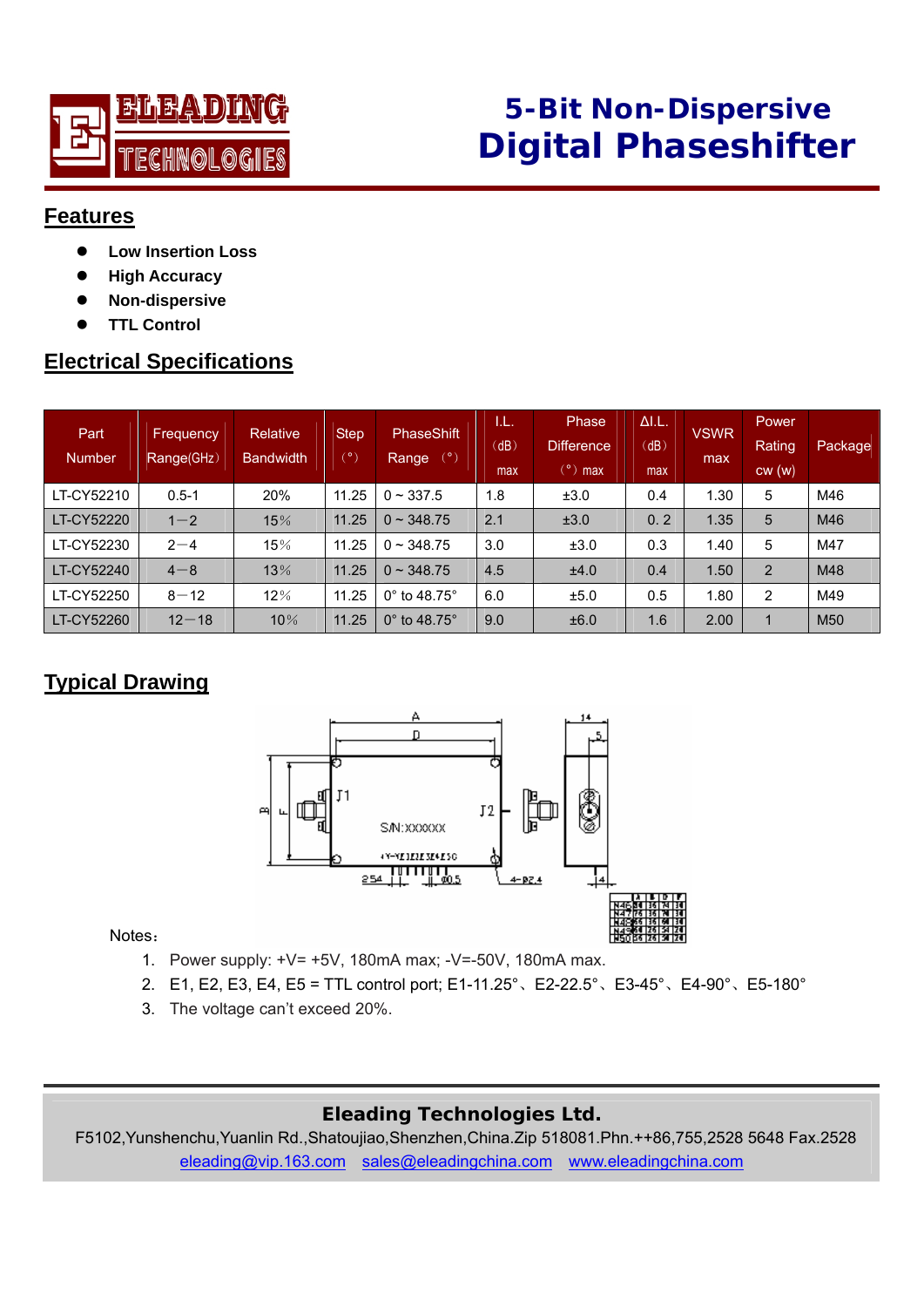

# **6-Bit Dispersive Digital Phaseshifter**

### **Features**

- z **Low Insertion Loss**
- **High Accuracy**
- **Wide Band**
- z **TTL Control**

## **Electrical Specifications**

| PartNumber | Frequency<br>Range(GHz) | Relative<br><b>Bandwidth</b> | <b>Step</b><br>$(\degree)$ | <b>PhaseShift</b><br>Range (°) | I.L.<br>(dB)<br>max | Phase<br><b>Difference</b><br>$(°)$ max | $\Delta I.L.$<br>$(dB)$ max | <b>VSWR</b><br>max | <b>Power</b><br>Rating<br>cw(w) | Package         |
|------------|-------------------------|------------------------------|----------------------------|--------------------------------|---------------------|-----------------------------------------|-----------------------------|--------------------|---------------------------------|-----------------|
| LT-CY62110 | $0.5 - 1$               | 30%                          | 5.6                        | $0 - 354.5$                    | 1.8                 | ±2                                      | 0.5                         | 1.30               | 5                               | M <sub>51</sub> |
| LT-CY62120 | $1 - 2$                 | 30%                          | 5.6                        | $0 - 354.5$                    | 2.2                 | ±2                                      | 0.5                         | 1.30               | 5                               | M <sub>51</sub> |
| LT-CY62130 | $2 - 4$                 | 30%                          | 5.6                        | $0 - 354.5$                    | 2.8                 | ±3                                      | 0.6                         | 1.40               | 5                               | M <sub>52</sub> |
| LT-CY62140 | $4 - 8$                 | 30%                          | 5.6                        | $0 - 354.5$                    | 4.0                 | ±4                                      | 0.7                         | 1.50               | 2                               | M <sub>53</sub> |
| LT-CY62150 | $8 - 12$                | 30%                          | 5.6                        | $0 - 354.5$                    | 6.0                 | ±5                                      | 0.9                         | 1.70               | $\overline{2}$                  | M54             |
| LT-CY62160 | $12 - 18$               | 30%                          | 5.6                        | $0 - 354.5$                    | 9.0                 | ±6                                      | 1.2                         | 2.00               | $\mathbf 1$                     | M <sub>55</sub> |

## **Typical Drawing**



Notes:

- 1. Power supply: +V= +5V, 210mA max; -V=-50V, 210mA max.
- 2. E1, E2, E3, E4, E5, E6= TTL control port; E1-5.6°、E2-11.25°、E3-22.5°、E4-45°、E5-90°、E6-180°;
- 3. The voltage can't exceed 20%.

### **Eleading Technologies Ltd.**